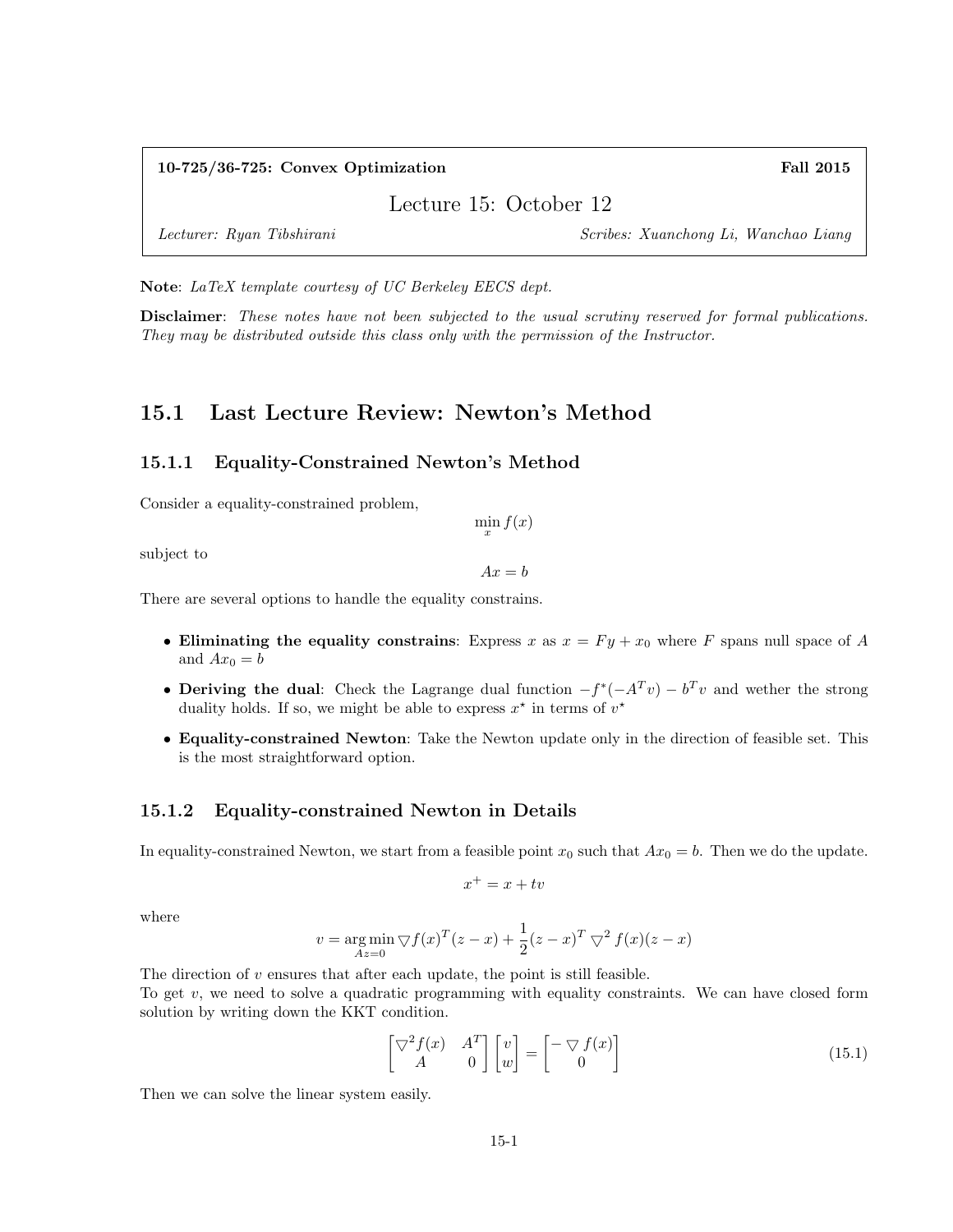#### 15.1.2.1 Newton's Method Summary

Consider the problem

$$
\min_x f(x)
$$

where f is convex, twice differentiable, with  $dom(f) = R<sup>n</sup>$ . Newton's method starts from an initial  $x<sup>0</sup> \in R<sup>n</sup>$ , repeat the update

$$
x^k = x^{k-1} - t_k (\bigtriangledown^2 f(x^{k-1}))^{-1} \bigtriangledown f(x^{k-1}), k = 1, 2, 3, \ldots
$$

The step size  $t_k$  can be chosen by backtracking line search.

If we assume  $\bigtriangledown f$  Lipschitz, f strongly convex,  $\bigtriangledown^2 f$  Lipschitz, then Newton's method has a convergence rate of  $O(\log \log(\epsilon))$ 

Newton's method has two downsides.

- It requires compute Hessian. It might be expensive We can use quasi-Newton to approximate Hessian.
- It can only handle equality constraints. The barrier method can be applied to inequality constraints.

### 15.2 Hierarchy of Second-order method

Considering the convex problems, we have the hierarchy of problems in terms of difficulty.

- Quadratic problem: It is easiest since we can get closed form solution by setting the derivative to zero.
- Quadratic problem with equality constrains: It is still easy since we can write down the KKT conditions to derive the closed form solution.
- Smooth problem with equality constrains: Use Newton's method to handle equality constrains
- Smooth problem with equality and inequality constrains: these problems can be handled by interior-point method. It can be reduced to a sequence of equality-constrained smooth problems. Barrier method replaces the inequality constrains by smooth function in the criterion.

## 15.3 Log Barrier Function

Consider the convex optimization problem.

$$
\min_x f(x)
$$

subject to

$$
h_i(x) \le 0, i = 1, ..., m
$$

$$
Ax = b
$$

Assume the criterion f and inequality constrains  $h_i$  are convex and twice differentiable, with domain  $R^n$ . We define the  $\phi(x)$  as

$$
\phi(x) = -\sum_{i=1}^{m} \log(-h_i(x))
$$
\n(15.2)

Its domain is the set of strictly feasible points.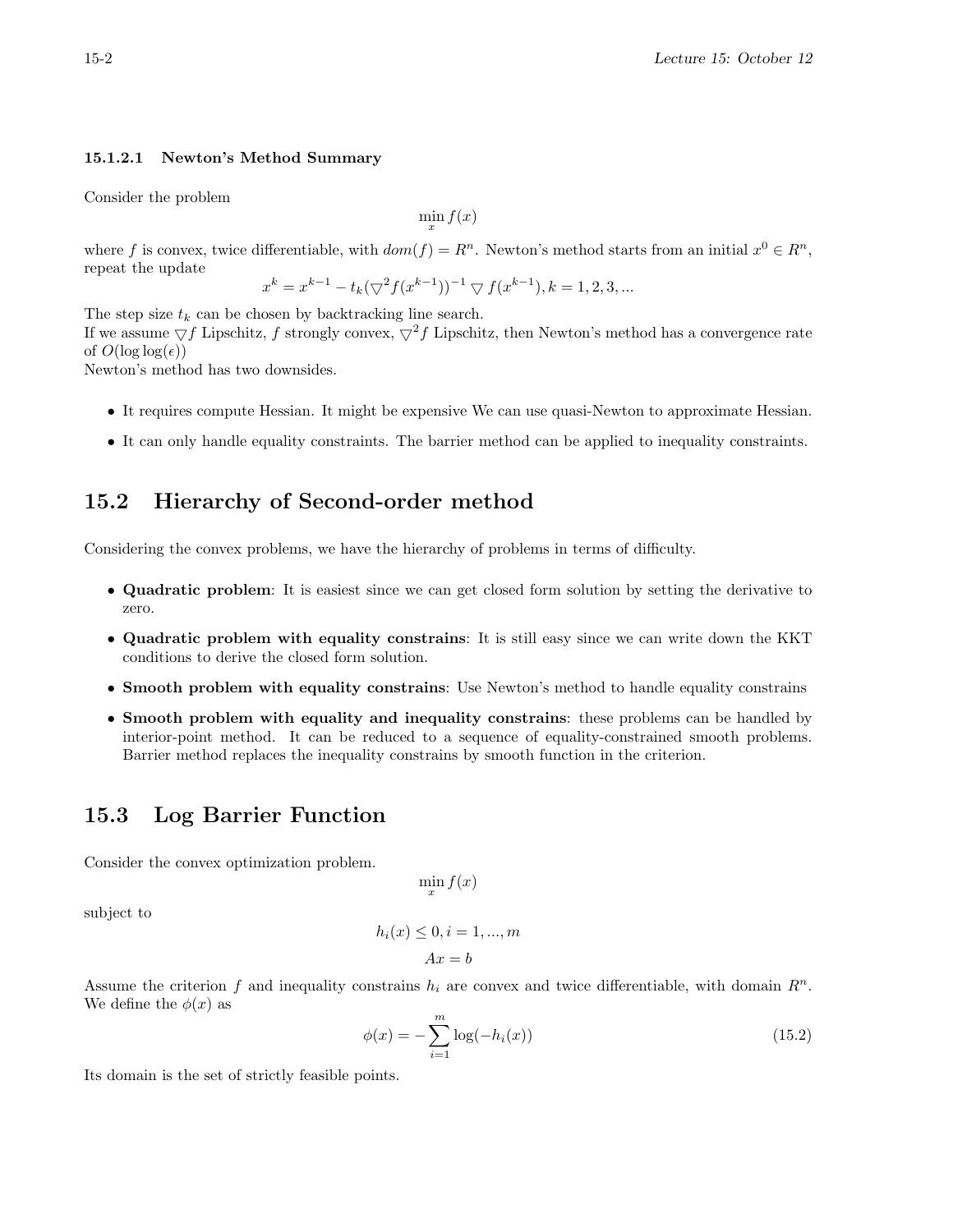If we ignore the equality constrains, the problem can be written as this.

$$
\min_{x} f(x) + \sum_{i=1}^{m} I_{\{h_i(x) \le 0\}}(x)
$$

It can ben approximated by the barrier function:

$$
\min_{x} f(x) - \frac{1}{t} \sum_{i=1}^{m} \log(-h_i(x))
$$
\n(15.3)

Here the  $t$  is a large number which controls how accurate the approximation is (shown in Figure 15.1). When t is larger, it is more similar as the indicator function. The barrier method is about solving the approximated problem without any inequality constrains.



Figure 15.1: Approximation of indicator function

# 15.4 Log Barrier Calculus

Here we derive the first and second order derivative of log barrier function.

$$
\phi(x) = -\sum_{i=1}^{m} \log(-h_i(x))
$$
\n(15.4)

$$
\nabla \phi(x) = -\sum_{i=1}^{m} \frac{1}{h_i(x)} \nabla h_i(x)
$$
\n(15.5)

$$
\nabla^2 \phi(x) = \sum_{i=1}^m \frac{1}{h_i(x)^2} \nabla h_i(x) \nabla h_i(x)^T - \sum_{i=1}^m \frac{1}{h_i(x)} \nabla^2 h_i(x)
$$
 (15.6)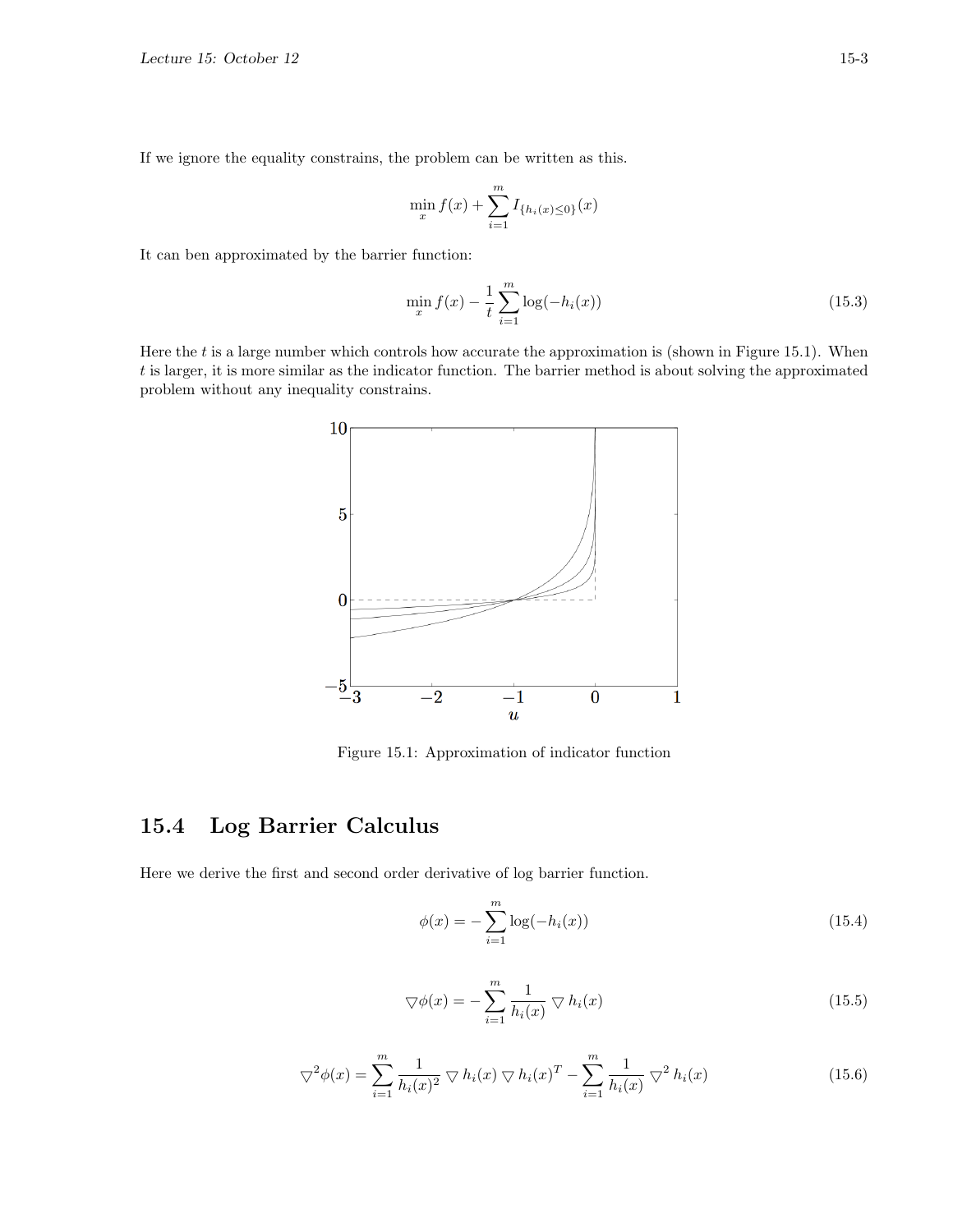# 15.5 Central Path

Replacing the inequality constrains with the log barrier function, we are solving the following equalityconstrained problem rather than the original problem.

$$
\min_x tf(x) + \phi(x)
$$

subject to

$$
Ax = b
$$

For simplicity, the  $t$  is moved from log barrier function to the criterion. Then we can write the solution of the above problem as a function of t. It is called the central path.

$$
Ax^*(t) = b, h_i(x^*(t)) < 0, i = 1, \dots, m
$$

$$
t \nabla f(x^*(t)) - \sum_{i=1}^m \frac{1}{h_i(x^*(t))} \nabla h_i(x^*(t)) + A^T w = 0
$$

As we push t to infinity, the  $x^*(t)$  will converge to  $x^*$ , which is the solution of the original problem. This is the motivation of barrier method.

## 15.6 Example: Linear Programming

The barrier problem for linear programming is

$$
\min_{x} t c^{T} x - \sum_{i=1}^{m} \log(e_i - d_i^{T} x)
$$

The original inequality constrain is  $Dx \leq e$  The stationarity condition here is also called centrality condition. It is as follows.

$$
0 = tc - \sum_{i=1}^{m} \frac{1}{e_i - d_i^T x^*(t)} d_i
$$

It shows the gradient  $\bigtriangledown \phi(x^*(t))$  must be parallel to  $-c$ . It means at each iteration, the hyperplane {x :  $c^T x = c^T x^*(t)$  lies tangent to the contour of  $\phi$  at  $x^*(t)$  (shown in Figure 15.2)



Figure 15.2: Central Path for Linear Programming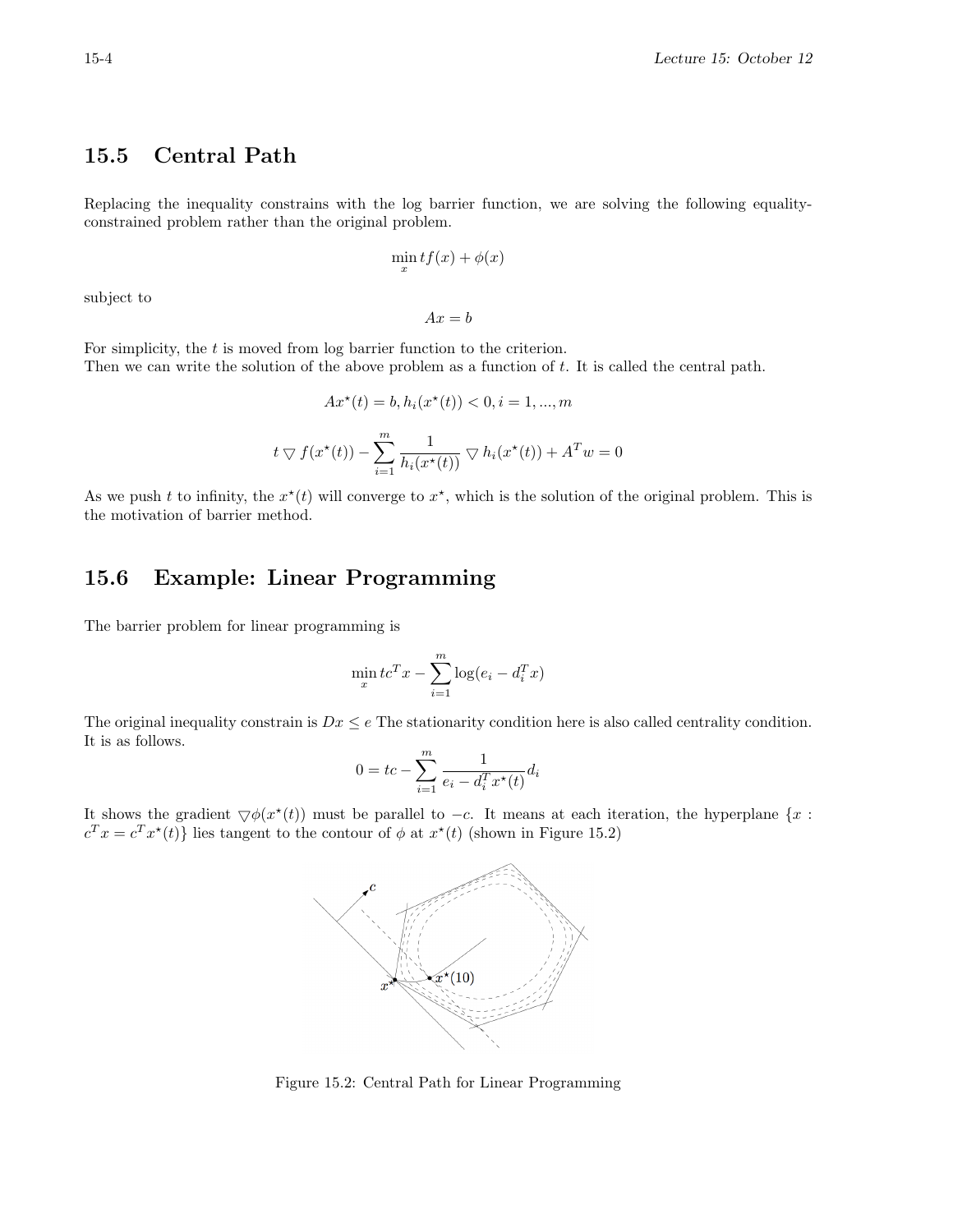## 15.7 Dual Points From Central Path

We know the point  $x^*$ , w on the central path satisfy the following conditions

$$
Ax^\star(t)=b, h_i(x^\star(t))<0, i=1,...,m
$$

$$
t \nabla f(x^*(t)) - \sum_{i=1}^m \frac{1}{h_i(x^*(t))} \nabla h_t(x^*(t)) + A^T w = 0
$$

Divide t on the both sides of centrality condition.

$$
\nabla f(x^*(t)) - \sum_{i=1}^m \frac{1}{th_i(x^*(t))} \nabla h_t(x^*(t)) + A^T \frac{w}{t} = 0
$$

Naturally, we can define  $u^*$ ,  $v^*$  as the dual points for original problem.

$$
u_i^{\star}(t) = -\frac{1}{th_i(x^{\star}(t))}, i = 1, ..., m
$$

$$
v^{\star}(t) = \frac{w}{t}
$$

It is feasible since  $h_i(x^*(t)) < 0 \implies u_i^*(t) > 0$ . By its definition,  $x^*$  minimize the Lagrangian  $L(x, u^*(t), v^*(t))$ over x. So  $(u^*(t), v^*(t))$  lies in the domain of Lagrange dual function  $g(u, v)$ Then we can write the  $g(u, v)$ 

$$
g(u^*(t), v^*(t)) = f(x^*(t)) + \sum_{i=1}^m u_i^*(t)h_i(x^*(t)) + v^*(t)^T(Ax^*(t) - b)
$$
  
=  $f(x^*(t)) - \frac{m}{t}$ 

From this, we have the bound of duality gap

$$
f(x^\star(t)) - f^\star \le \frac{m}{t}
$$

It can be the stopping criterion for barrier method. Also, it confirms that  $\lim_{t\to\infty} x^*(t) = x$ 

## 15.8 Interpretation via Perturbed KKT Conditions

Barrier method can be interpreted by another perspective: perturbed KKT conditions. So far, we can see the central path solution  $x^*(t)$  and its dual point  $(u^*(t), v^*(t))$  satisfy the following perturbed KKT conditions:

• Stationarity:

$$
\nabla f(x^*(t)) + \sum_{i=1}^m u_i(x^*(t)) \nabla h_i(x^*(t)) + A^T v^*(t) = 0
$$

• Complementary slackness:

$$
u_i^*(t)h_i(x^*(t)) = \frac{-1}{t}, i = 1, ..., m
$$

• Primal feasibility:

$$
h_i(x^*(t)) \le 0, i = 1, ..., m, Ax^*(t) = b
$$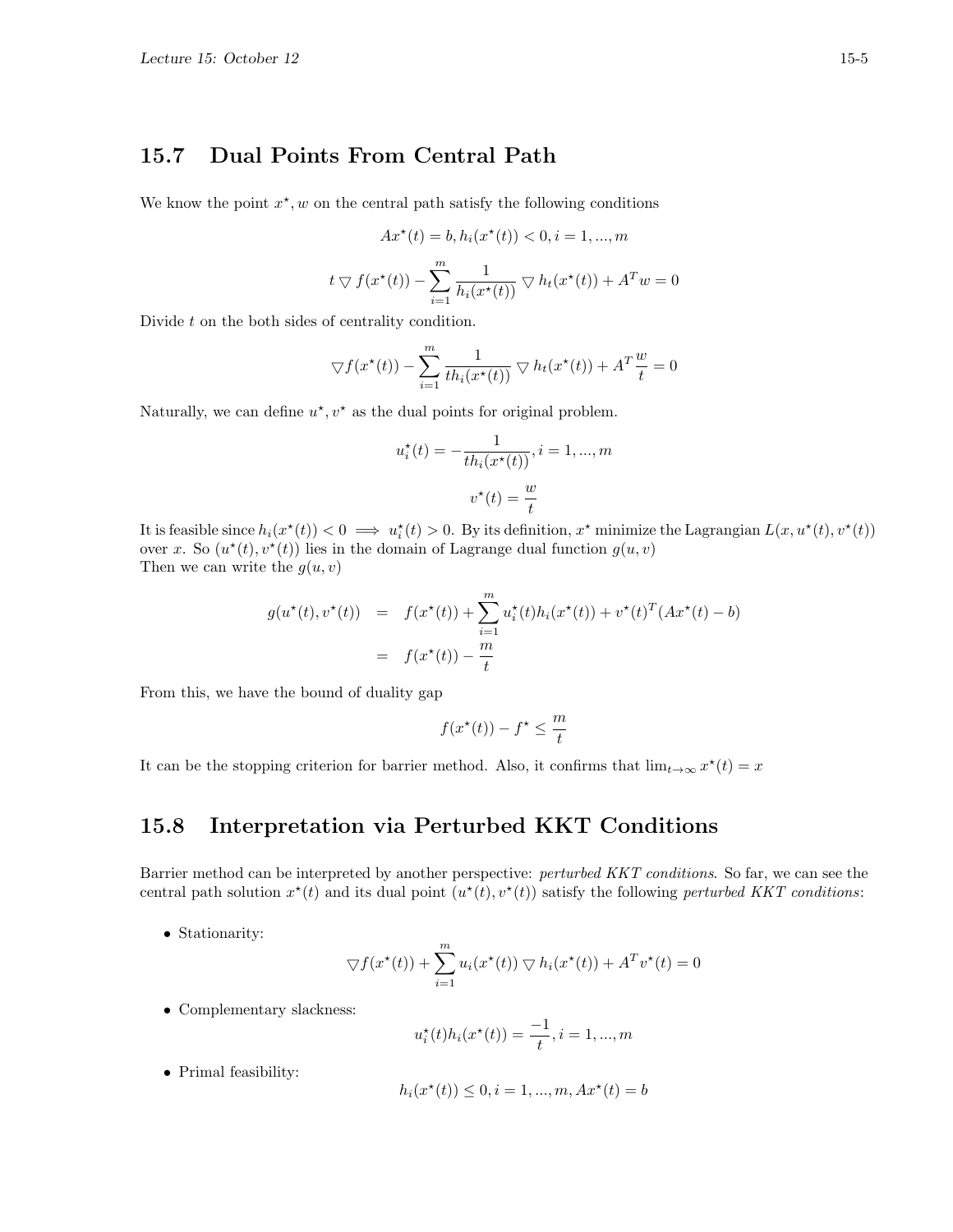• Dual feasibility:

$$
u_i(x^*(t)) \ge 0, i = 1, ..., m
$$

Note that the only difference between these and the actual KKT conditions is the complementary slackness. In the actual KKT condition, it is

$$
u_i^\star(t)h_i^\star(x^\star(t))=0, i=1,...,m
$$

## 15.9 First attempt at an Algorithm

Why we need to repeatedly solve the log barrier problem for  $t$  be bigger and bigger, why is this necessary at all? Since we have seen the solution  $x^*(t)$  of

$$
\min_{x} \quad f(x) + \phi(x)
$$

subject to

 $Ax = b$ 

is no more than  $m/t$  suboptimal (we proved this from the KKT condition). Why don't we simply pick the desired accuracy level  $\epsilon$ , set  $t = m/\epsilon$ , then solve the problem once using Newton's method and declare victory?

That is to say, we directly focus on the end of the central path. It seems a good idea in principle, but works poorly in practice because it incurs serious numerical problems of doing this. It requires t to be extremely large in order for this to be true, and because you are not starting anywhere close to optimality, and even not where to start, it costs serious issues.

A much better approach is to traverse the entire central path. The reason that it's a good approach intuitively is that when t is reasonably small, the objective is fairly smooth. Newton's method will converge pretty quickly. Then we make  $t$  larger, and solve a less smooth problem. But we will start at the solution of the previous value of t, we are already in a pretty good spot, which also leads quick convergence (we call it "warm start").



From the left figure above, it can be known that we are staying fairly close to the central path, that will be helpful to reach the optimal point, rather than picking out the extreme point to begin with. Also, the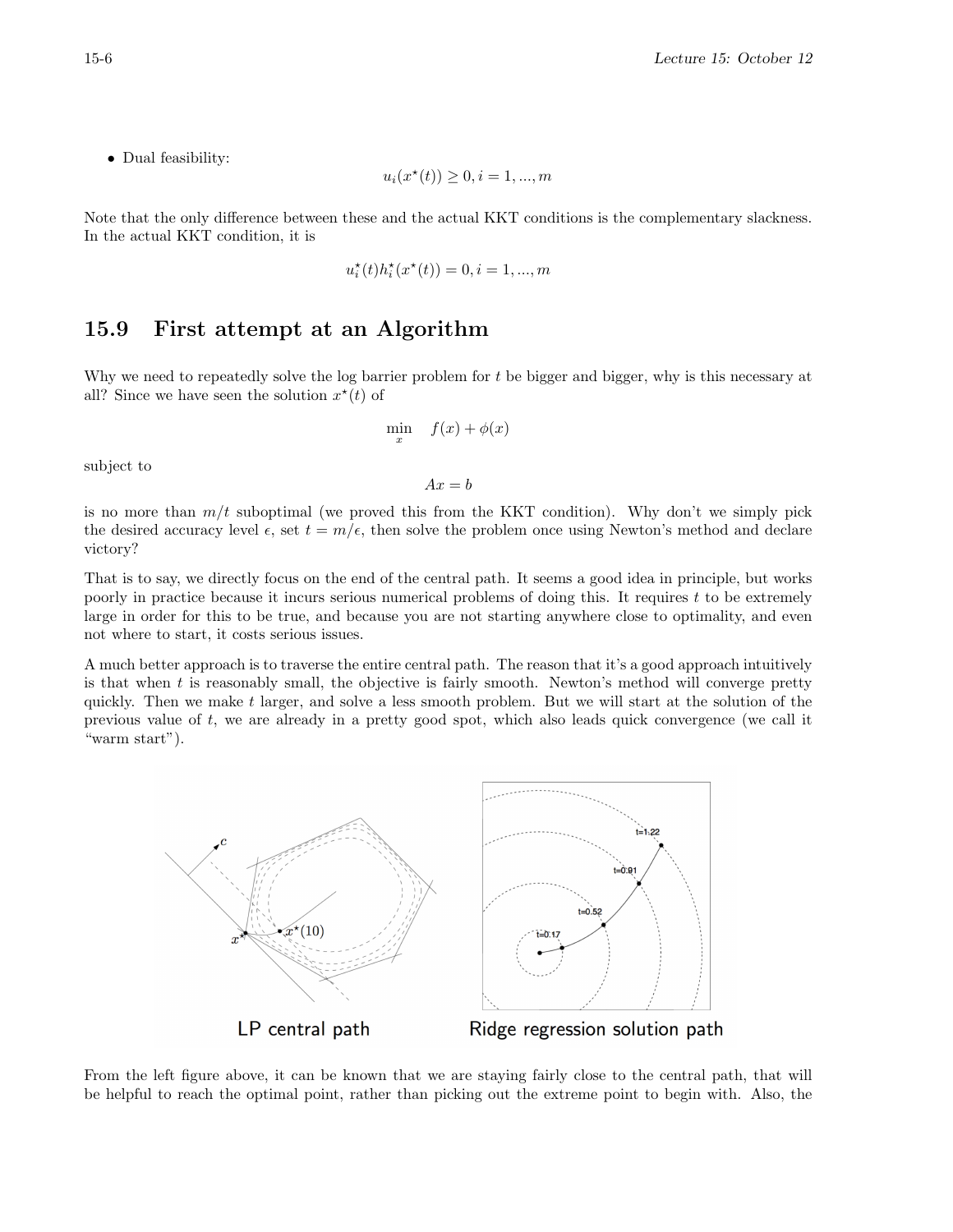central path is closely related to the solution path of statistical optimization problems with warm starts, defined over a tuning parameter.

### 15.10 Barrier Method

In this section, we will present a formal algorithm. The barrier method basically solves problems repeatedly, makes t larger in each step with uses warm starts, and use Newton's method to solve the problem.

To state it formally, the barrier method solves a sequence of problems

$$
\min_x \quad tf(x) + \phi(x)
$$

subject to

$$
Ax = b
$$

We pick some initial value of  $t = t^{(0)} > 0$ , and solve the above problem using Newton's method to produce  $x^{(0)} = x^*(t)$ . Then for a barrier parameter  $\mu > 1$ , we repeat, for  $k = 1, 2, 3, \ldots$ 

- Solve the barrier problem at  $t = t^{(k)}$ , using Newton's method initialized at  $x^{(k-1)}$ , to produce  $x^{(k)}$  $x^*(t)$
- stop if the duality gap  $m/t \leq \epsilon$
- Else update  $t^{(k+1)} = \mu t$  (increase t by the barrier parameter)

The first step above is called a centering step (since it brings  $x^{(k)}$  onto/close the central path). The idea of the barrier method is to always remain the quadratic convergence space. Although this algorithm seems simple enough, below is some considerations while implementing this method.

- The choice of  $\mu$  (the barrier parameter): if  $\mu$  is too small, then many outer iterations might be needed; if  $\mu$  is too big, then there are many inner iterations, the Newton's method (each centering step) might take many iterations to converge.
- The choice of  $t^{(0)}$ : if  $t^{(0)}$  is too small, then many outer iterations might be needed; if  $t^{(0)}$  is too big, then the very first Newton's solve (first centering step) might require many iterations to compute  $x^{(0)}$

Fortunately, the performance of the barrier method is often quite robust to the choice of the  $\mu$  and  $t^{(0)}$  in practice (However, note that the appropriate range for these parameters is scale dependent).

We can see an example of a small LP illustrating the effects of duality gap by the choices of  $\mu$  in Fig. 15.3.

## 15.11 Convergence Analysis

Assume that we solve the centering steps exactly. The following result is immediate

**Theorem 15.1** The barrier method after  $k$  centering steps satisfies

$$
f(x^{(k)}) - f* \le \frac{m}{\mu^k t^{(0)}}
$$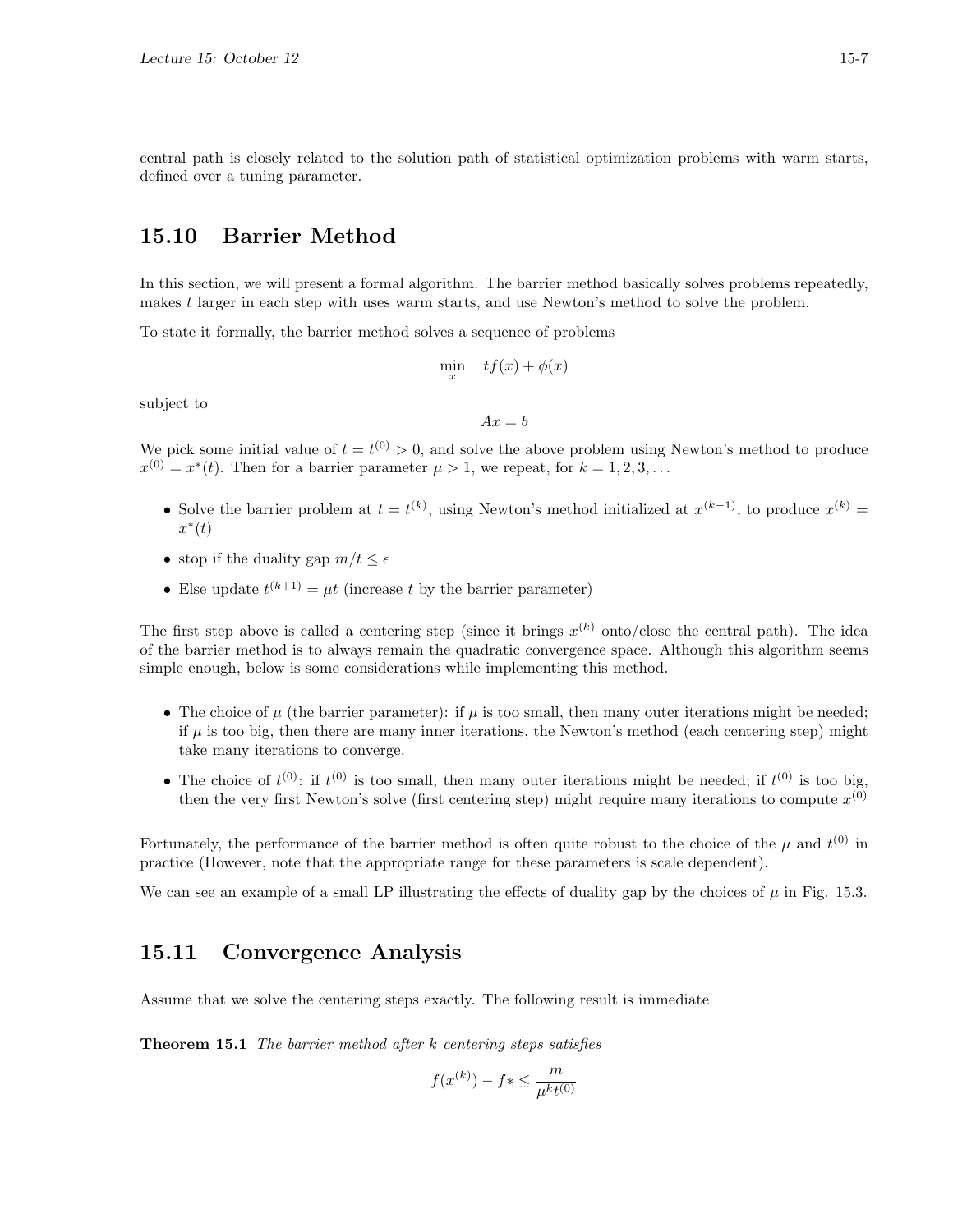

Figure 15.3: Example of a small LP with  $n = 50$  dimensions,  $m = 100$  inequalities (from B&V)

In other words, to reach a desired accuracy level of  $\epsilon$ , we require

$$
\frac{\log(m/t^{(0)}\epsilon)}{\log \mu} + 1
$$

centering steps with the barrier method (plus the initial centering step).

Also, it is not reasonable to assume every Newton's method step gives us exact centering. But under mild conditions, Newton's method solves each centering problem to sufficiently high accuracy in nearly a constant number of iterations. (More precise statements can be made under self-concordance).



Figure 15.4: Example of a small LP in  $n = 50$ dimensions,  $m = 100$  inequalities (from B&V)

Figure 15.5: Example of barrier method for LP with m constraints (from B&V)